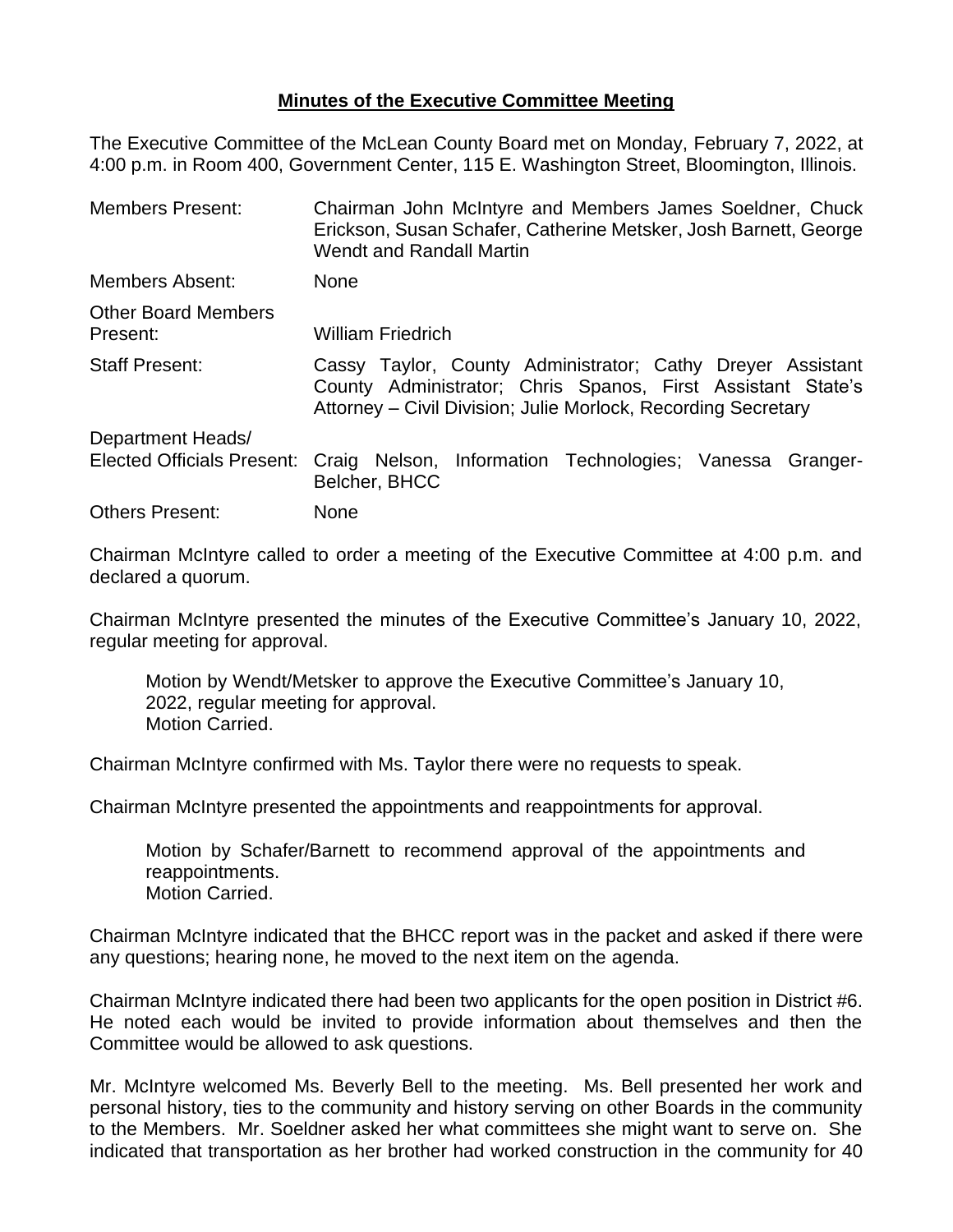Executive Committee Minutes February 7, 2022 Page **2** of **6**

years. She also indicated would be interested in helping on committees that addressed mental illness. Mr. Erickson indicated he had been able to discuss issues with Ms. Wollrab even though they did not always agree and asked if she would be able to do the same. Ms. Bell provided example from her past in working with someone who had a different opinion. She indicated in the military you learn to work together to solve problems no matter what your political stance might be. Ms. Schafer asked if she intended to run for County Board or if this was interim. Ms. Bell indicated she would be able to answer that better in another month. Mr. Barnett asked her what she would be most excited about with her service on the board. Ms. Bell indicated she was excited to see the board come together and accomplish things that years from now she could look back and say she was proud to have been a part of that. Chairman McIntyre asked if there were any other questions; hearing none, he thanked her and told her they would be in touch.

Chairman McIntyre welcomed Mr. Lough. Mr. Lough provided his educational and work experience to the Members. He stated he felt the community had been divided and looked to work to bring the community together. Mr. Soeldner asked him what committees he would be interested in serving on. Mr. Lough indicated he was interested in the finance and land use/transportation committees as there are a lot of challenges with environment. Mr. Erickson stated he felt he had a good relationship with Ms. Wollrab even though they had different viewpoints and asked how Mr. Lough felt he would be able to handle talking and working with others who had different opinions. Mr. Lough indicated that he welcomed it and liked to talk to others with different opinions than himself and provided examples of schools attended with individuals from very different backgrounds politically. Ms. Schafer asked if he would consider running for County Board this Fall. Mr. Lough indicated he would weight his options based on things that happen in the next few weeks. Mr. Barnett asked him what he is most excited about being able to accomplish through his service on the county board. Mr. Lough indicated he is excited to learn from others on the Board and learn more about his community and what the community needs. Mr. McIntyre asked what attracted him to Wabash college. Mr. Lough indicated the school provided scholarship that he needed. He also discussed the main rule at Wabash and how he felt that he tried to live by the rule and be respectful. Chairman McIntyre asked if there were any other questions; hearing none, he thanked him and indicated they would be in touch.

Chairman McIntyre invited members to please contact him with regard to the two candidates so he could make an informed decision about the appointment. He noted the appointment would be announced at the Board meeting this Thursday.

Ms. Catherine Metsker, Chairman of the Finance Committee presented for action a request to an Ordinance Transferring Monies from the County General Fund 0001 to the Children's Advocacy Center Fund -0129, the Court Security Fund 0141, the IDPA IV-D Fund 0156, and the Tort Judgement Fund 0135 for Fiscal Year 2022.; and an Ordinance Transferring Monies from the Health Department Fund 0112 to the Persons with Developmental Disability Fund 0110 for Fiscal Year 2022; and a Resolution Transferring Monies from the Working Cash Fund 0002 To the F.I.C.A./Social Security Fund 0130 and IMRF Fund 0131 for Fiscal Year 2022. Ms. Taylor noted this is to cover any necessary expenses in these funds until property taxes come in at the beginning of the summer.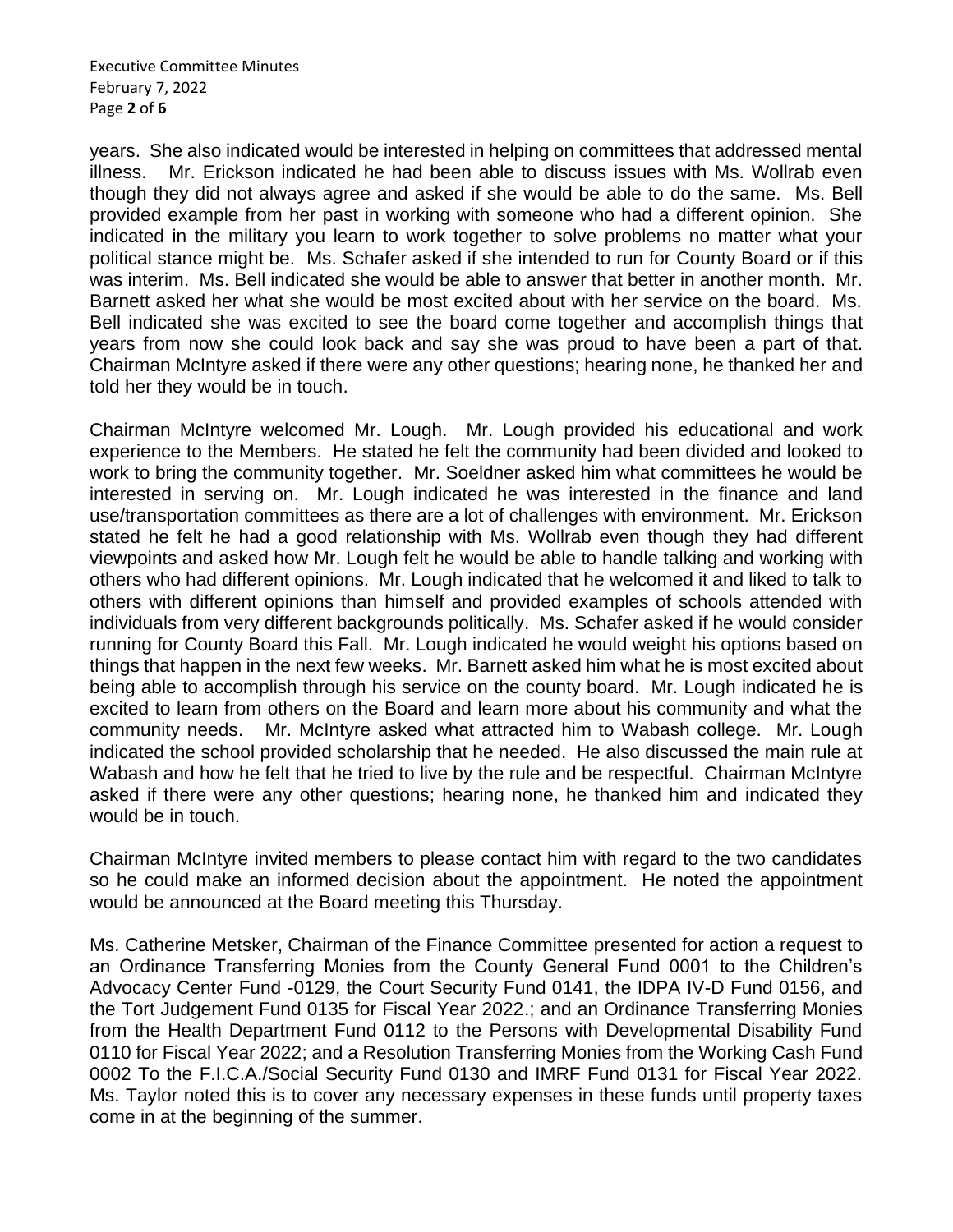Executive Committee Minutes February 7, 2022 Page **3** of **6**

> Motion by Metsker/Soeldner to recommend approval of an Ordinance Transferring Monies from the County General Fund 0001 to the Children's Advocacy Center Fund -0129, the Court Security Fund 0141, the IDPA IV-D Fund 0156, and the Tort Judgement Fund 0135 for Fiscal Year 2022; and an Ordinance Transferring Monies from the Health Department Fund 0112 to the Persons with Developmental Disability Fund 0110 for Fiscal Year 2022; and a Resolution Transferring Monies from the Working Cash Fund 0002 To the F.I.C.A./Social Security Fund 0130 and IMRF Fund 0131 for Fiscal Year 2022. Motion Carried.

Ms. Metsker presented for action a request to approve an Emergency Appropriation Ordinance Amending the McLean County Fiscal Year 2021 Combined Annual Appropriation and Budget Ordinance for the Auditor, Treasurer and County Clerk Offices.

Motion by Metsker/Martin to recommend approval of an Emergency Appropriation Ordinance Amending the McLean County Fiscal Year 2021 Combined Annual Appropriation and Budget Ordinance for the Auditor, Treasurer and County Clerk Offices. Motion Carried.

Ms. Metsker indicated they had no further items for action today but would have items for the Board. Chairman McIntyre asked if there were any comments or questions; hearing none, he thanked her.

Ms. Susan Schafer, Chairman of the Health Committee presented for action a request to approve an Emergency Appropriation Ordinance Amending the McLean County Fiscal Year 2021 Combined Annual Appropriation for the Jail Medical; and an Emergency Appropriation Ordinance Amending the McLean County Fiscal Year 2021 Combined Annual Appropriation and Budget Ordinance for the Nursing Home. She indicated these were clean up items in preparation for the annual audit.

Motion by Schafer/Soeldner to recommend approval of an Emergency Appropriation Ordinance Amending the McLean County Fiscal Year 2021 Combined Annual Appropriation for Jail Medical; and an Emergency Appropriation Ordinance Amending the McLean County Fiscal Year 2021 Combined Annual Appropriation and Budget Ordinance for the Nursing Home. Motion Carried.

Ms. Susan Schafer, Chairman of the Health Committee presented for action a request to approve an Emergency Appropriation Ordinance Amending the McLean County Fiscal Year 2022 Combined Annual Appropriation and Budget Ordinance Jail Medical.

Motion by Schafer/Metsker to recommend approval of an Emergency Appropriation Ordinance Amending the McLean County Fiscal Year 2022 Combined Annual Appropriation and Budget Ordinance Jail Medical Motion Carried.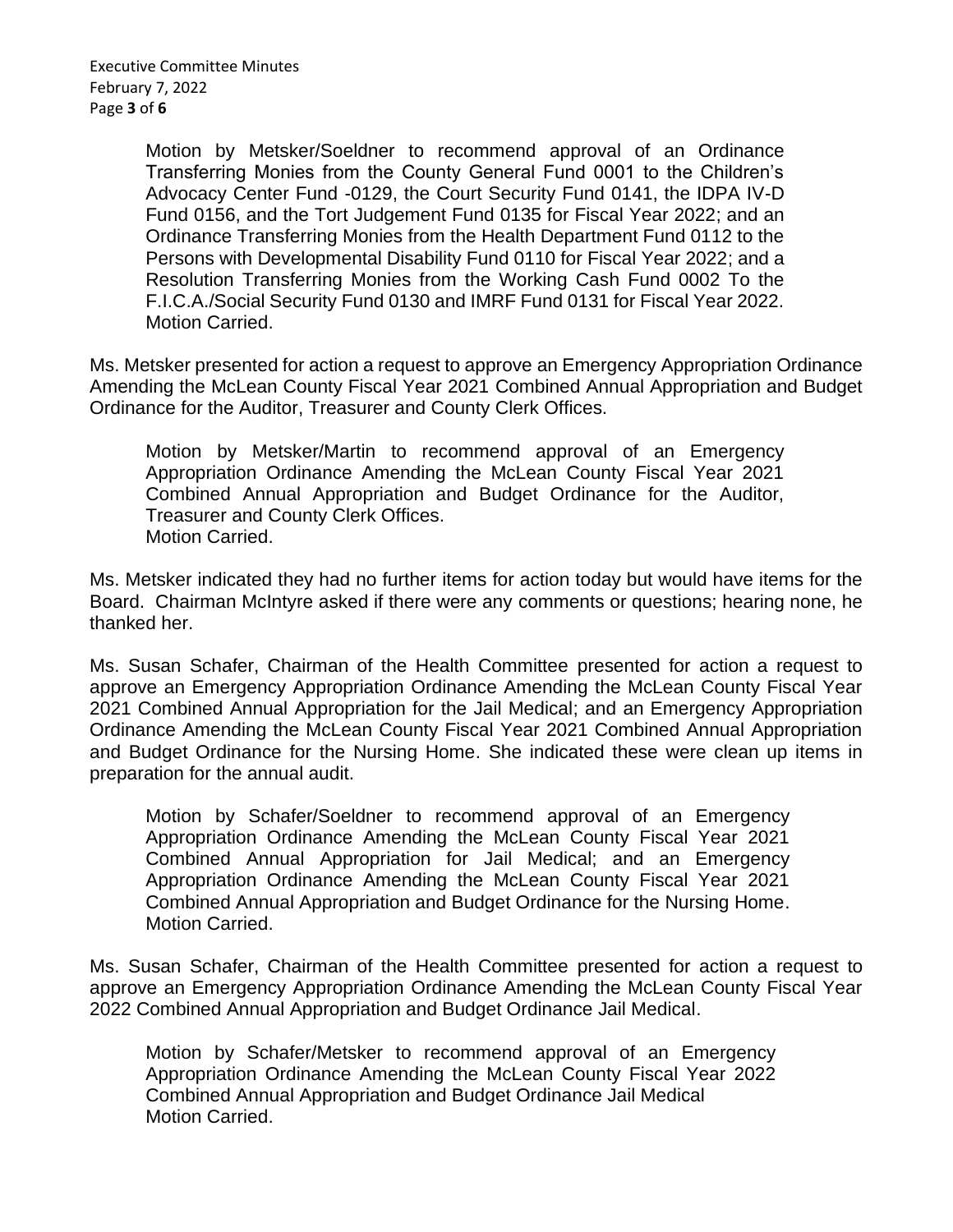Executive Committee Minutes February 7, 2022 Page **4** of **6**

Ms. Schafer indicated they had no further items for the Committee today but would have items for the Board. Chairman McIntyre asked if there were any questions; hearing none, he thanked her.

Mr. Chuck Erickson, Chairman of the Justice Committee presented for action a request to approve an Intergovernmental Grant Agreement between the State of Illinois, Illinois Criminal Justice Information Authority and Mclean County.

Motion by Erickson/Martin to recommend approval of an Intergovernmental Grant Agreement between the State of Illinois, Illinois Criminal Justice Information Authority and Mclean County. Motion Carried.

Mr. Erickson presented for action a request to approve a contract for Services between DeWitt County Community Mental Health Board and McLean County Children's Advocacy Center.

Motion by Erickson/Schafer to recommend approval of a Contract for Services between DeWitt County Community Mental Health Board and McLean County Children's Advocacy Center. Motion Carried.

Mr. Erickson presented for action a request to approve a Grant Agreement between Children's Advocacy Centers of Illinois and Children's Advocacy Center of McLean County.

Motion by Erickson/Metsker to recommend approval of a Grant Agreement between Children's Advocacy Centers of Illinois and Children's Advocacy Center of McLean County Motion Carried.

Mr. Erickson presented for action a request to approve an Emergency Appropriation Ordinance Amending the McLean County Fiscal Year 2021 Combined Annual Appropriation and Budget Ordinance for the Sheriff, Jury Commission and Coroner Departments.

Motion by Erickson/Schafer to recommend approval of an Emergency Appropriation Ordinance Amending the McLean County Fiscal Year 2021 Combined Annual Appropriation and Budget Ordinance for the Sheriff, Jury Commission and Coroner Departments. Motion Carried.

Mr. Erickson indicated the Justice Committee had no further items for action today but would have additional items for the Board. Chairman McIntyre asked if there were any questions; hearing none, he thanked him.

Mr. James Soeldner, Vice Chairman of the Land Use and Development Committee indicated he had no items for action for the Committee today. Chairman McIntyre asked if there were any questions; hearing none, he thanked him.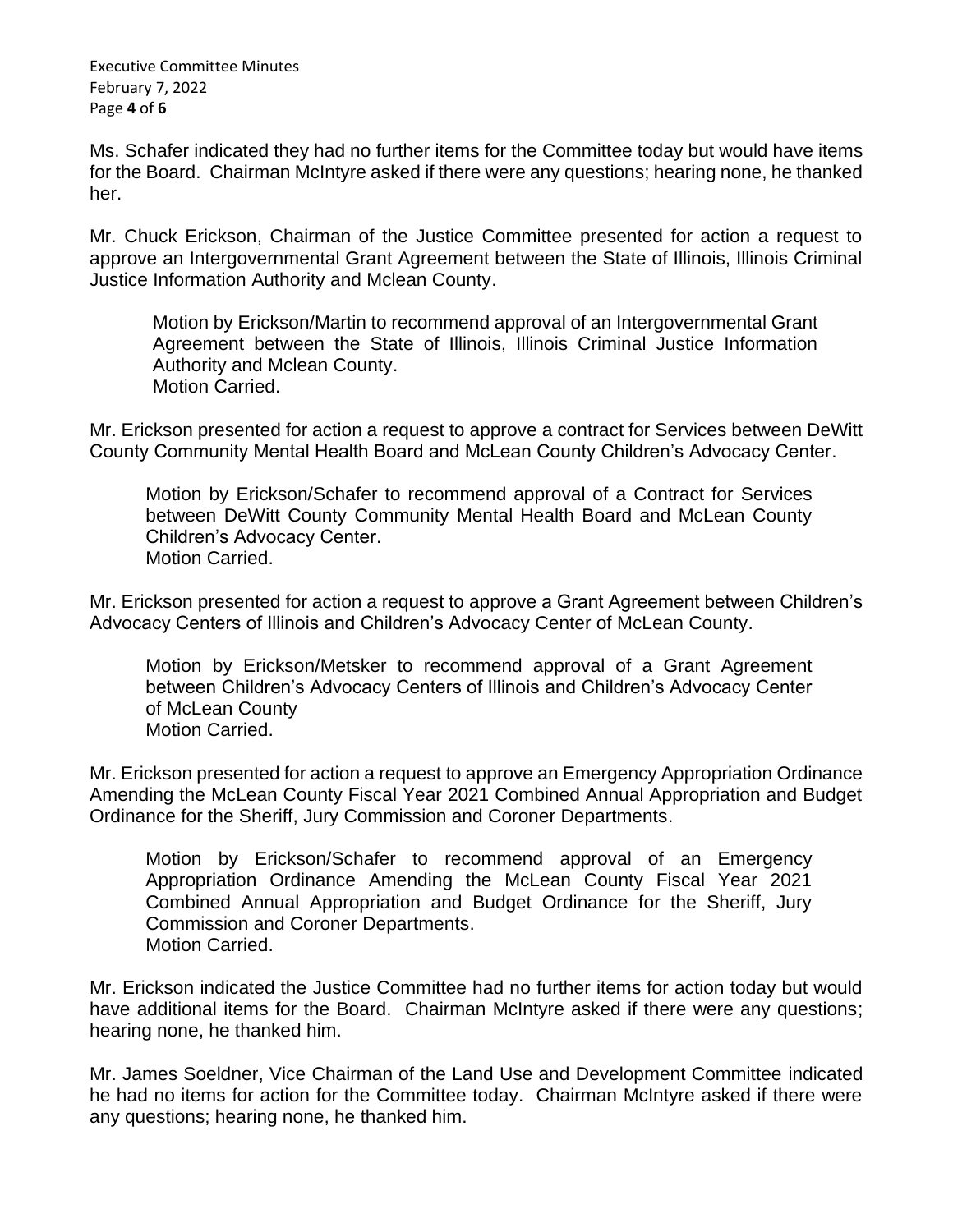Executive Committee Minutes February 7, 2022 Page **5** of **6**

Mr. Josh Barnett, Chairman of the Property Committee indicated he had no action items for the Committee today but would have items for the Board. Chairman McIntyre asked if there were any questions; hearing none, he thanked him.

Mr. Jim Soeldner Chairman of the Transportation Committee indicated he had no items for action for the Committee but would have items for the Board. He thanked Mr. Friedrich for covering meeting. Mr. Soeldner indicated there had been discussion at the Finance Committee and confirmed the Governor was considering not increasing gas tax. Chairman McIntyre asked if there were any questions; hearing none, he thanked him.

Ms. Cassy Taylor, Interim County Administrator presented for action a request to approve a Resolution of the Mclean County Board continuing the Declaration of a Disaster (COVID).

Motion by Barnett/Metsker to recommend approval of a Resolution of the Mclean County Board continuing the Declaration of a Disaster (COVID). Motion Carried.

Ms. Taylor provide for action a request to approve an Emergency Appropriation Ordinance Amending the McLean County Fiscal Year 2021 Combined Annual Appropriation and Budget Ordinance for Administration. She indicated this was a clean up item in preparation of the annual audit.

Motion by Schafer/Martin to recommend approval of an Emergency Appropriation Ordinance Amending the McLean County Fiscal Year 2021 Combined Annual Appropriation and Budget Ordinance for Administration Motion Carried.

Other Business – Mr. Soeldner went over issues that are being considered at the state level including Senate Bill that proposed paying some of each County Sheriff's salary. Ms. Metsker asked where they would get the funding for those salaries. Mr. Soeldner stated he was not sure of that information. Mr. Soeldner noted other Bills being proposed including one regarding wind farms regulations, one that would move responsibilities for Townships into the County's hands and another regarding responsibility for cyber-attacks. Mr. Barnett also noted another Bill that would allow the Board with a 2/3 vote to put an elected official on leave if they are charged with crime that pertained to their office.

Mr. Erickson stated he hoped the Legislative Committee would continue to follow up on trying to get reimbursement for inmates we are housing that should have been transferred to the State.

Mr. McIntyre announced Mr. Webb's resignation from the Board and noted applications for that vacancy would be due in Administration by noon on March 3rd. He indicated notification would go out to leaders in the community.

Chairman McIntyre presented for approval bills in the amount of \$636,161.41 for the General Fund, Shared Sales Tax and Veterans Assistance Commission.